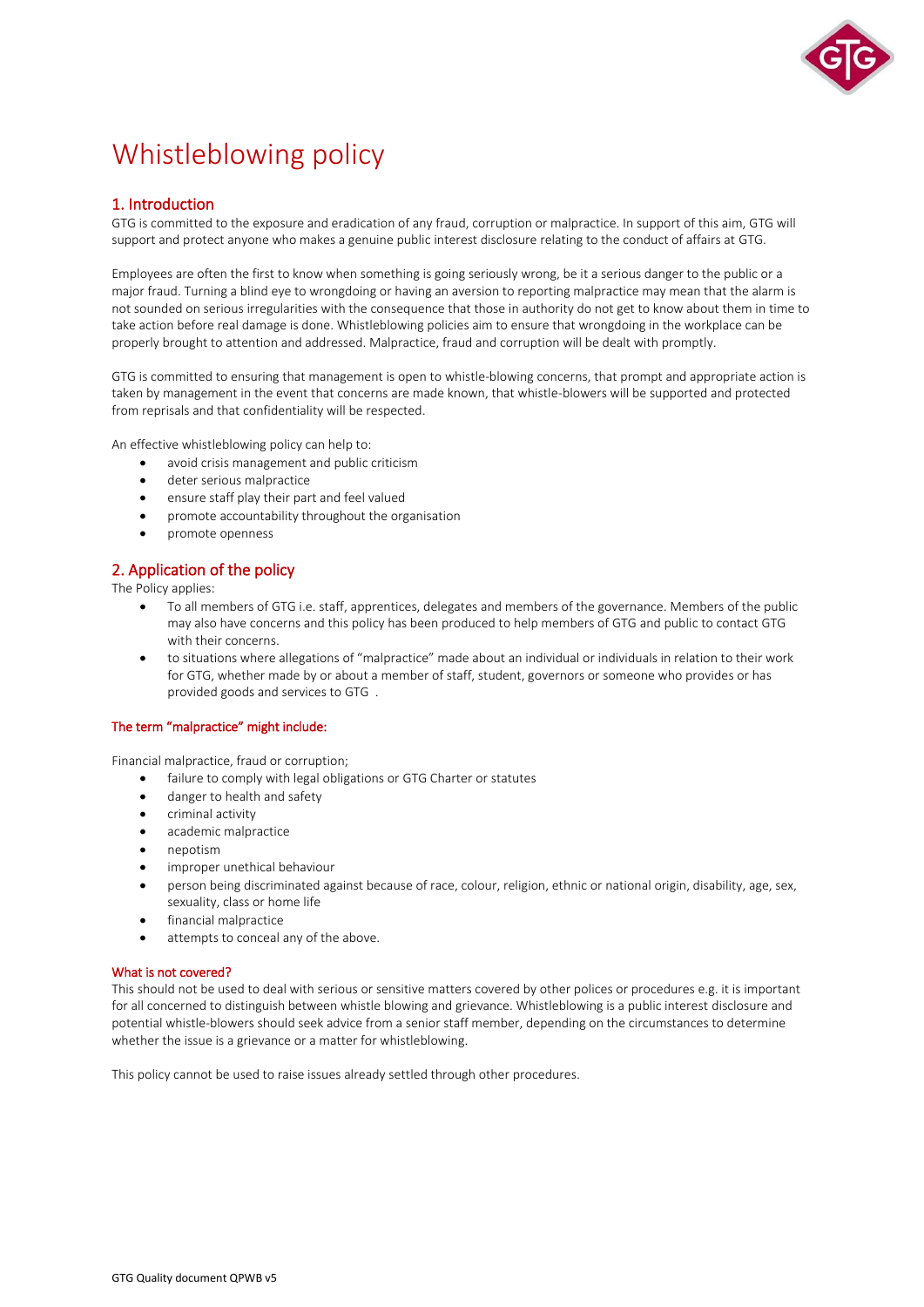

# 3. Protecting you

If an individual raises a concern that they believe is true GTG will take appropriate action under the Public Interest Disclosure Act 1998 to protect the individual from any harassment, victimisation or bullying by informing the Discloser of his/her right to raise any concerns to the Designated GTG representative.

GTG will respect confidentiality if this is requested by the Discloser. In this case GTG will not reveal details of the name or position of the Discloser without permission or unless GTG is obliged by law to disclose. GTG will explain this at the time that the concern is raised.

Any documentation (including electronic) relating to the matter will be kept secure. Where the Discloser involves a Trade Union Representative or work colleague in this procedure, the Discloser will be under an obligation to use reasonable endeavours to ensure that they and their representative or work colleague keeps the matter strictly confidential, as permitted under this procedure, as required by law or until such time as it comes into the public domain.

Failure to comply with the obligation to keep the matter confidential by any member of staff may lead to disciplinary action.

Any allegation will not be influenced by any unrelated disciplinary action against the Discloser or any pending redundancies that may affect the individual.

#### Anonymous Allegations

Since GTG is committed to protecting the Discloser, individuals should be encouraged to provide their name at the time of making the disclosure. Concerns raised anonymously tend to be far less effective and if there is not enough information GTG may not be able to investigate the matter at all. If the Discloser feels that they cannot provide their name then the Designated GTG representative will decide whether or not to consider the matter based on the seriousness of the matter and whether an investigation can be carried out based on the information provided.

#### Protection against Disciplinary Action.

No disciplinary action will be taken against a Discloser on the grounds of a disclosure in accordance with this procedure. This will not prevent GTG taking disciplinary action where it has been substantiated that a disclosure has been made:

- that is malicious or vexatious
- where there has been a breach of commercial confidentiality
- where an external disclosure is made in breach of this procedure without reasonable grounds, or otherwise than to an appropriate public authority

#### 4. Raising a concern

If deemed appropriate, the discloser should raise their concerns internally in the first instance to allow those GTG staff and governors in positions of responsibility and authority the opportunity to rectify the situation and to be given an explanation for the behaviour or activity.

The following individual has been designated a development coach to specifically deal with such matters.

#### Thomas Madden Head of Quality

Tel: 01902 308090 E-mail: Thomas.madden@GTG.co.uk

Where the concern is a matter involving the designated development coach, the concern should be drawn to the attention of the Group Head of Quality.

### Rosie Heron Group Head of Quality

Tel: 0131 333 6833 E-mail: [Rosie.Heron@gtg.co.uk](mailto:Rosie.Heron@gtg.co.uk)

The designated development coach will advise the whistle-blower whether or not the concern comes within the scope of the Whistleblowing Procedure. Where it does not, the development coach will seek to advise the whistle-blower how the concern should be dealt with and if possible, under what procedure.

All matters will be treated in confidence and anonymity will be respected wherever possible. Any disclosure to a Designated Development coach (DA) under this procedure shall, wherever possible, be in writing but, if this is not practicable, any such disclosure may be verbal, at the choice of the Discloser. The Discloser should provide as much supporting written evidence as possible about the disclosure and the grounds for the belief of malpractice.

Although the discloser does not have to prove conclusively that an allegation is true it should be shown that there is a good reason for concern.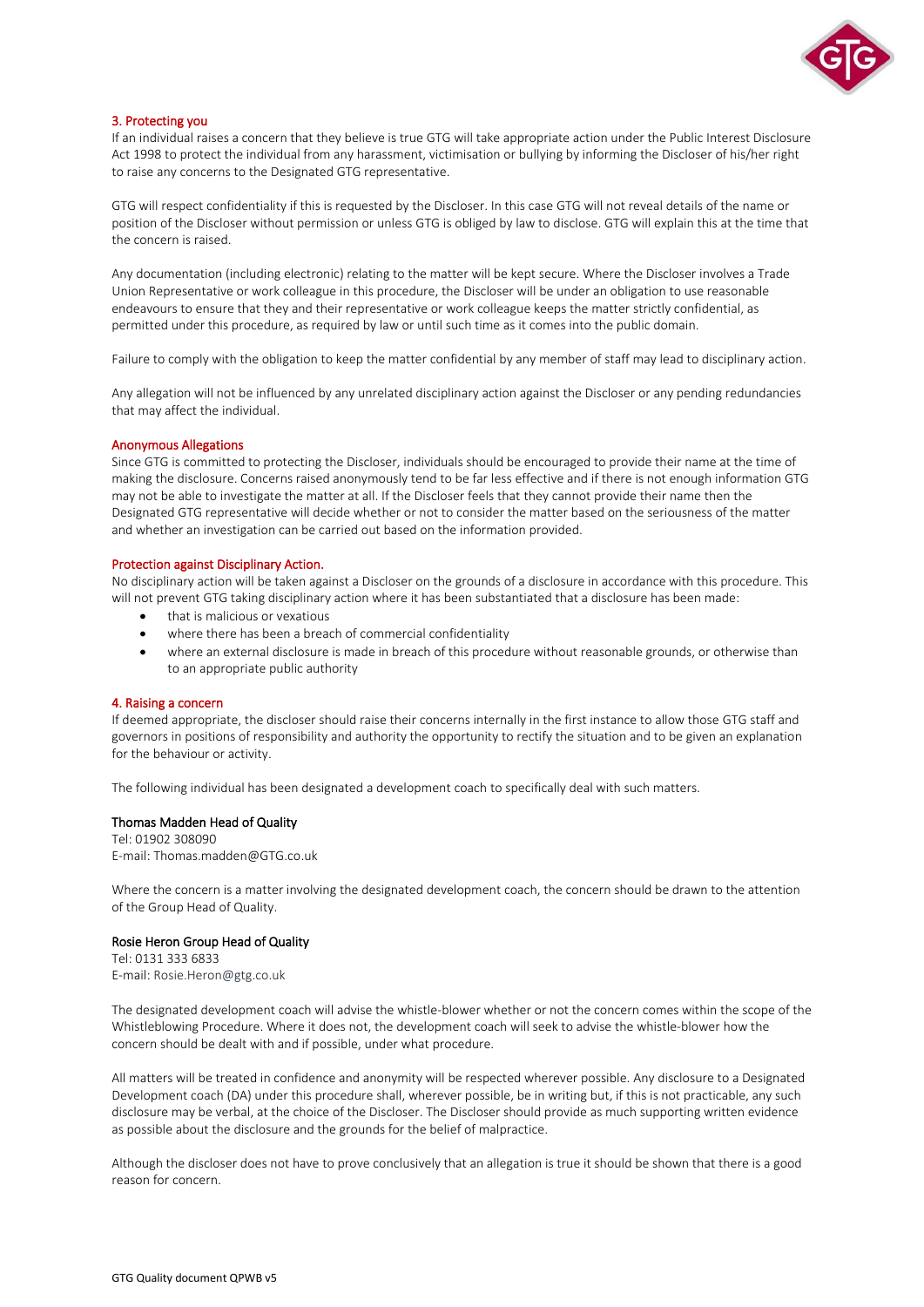

# 5. RESPONDING TO CONCERNS

#### Initial Step

On receipt of the disclosure of a concern the Designated Development coach (DA) will offer to meet the Discloser, in confidence, within 5 working days or immediately if there is any danger of loss of life or serious injury. The purpose of the meeting will be for the Designated Development coach to obtain as much information as possible about the grounds for the Discloser's belief that malpractice has occurred or is likely to occur.

The Discloser may be accompanied by a Trade Union representative or work colleague at the meeting. The DA may be accompanied by an administrator to take notes; these notes will not identify the Discloser. Disclosure under this procedure shall, wherever possible, be in writing but, if this is not practicable, such disclosure may be oral, at the choice of the Discloser. The Discloser should provide as much supporting written evidence as possible about the disclosure and the grounds for concern about malpractice.

After considering the information obtained at the initial meeting the DA will, within 5 working days or immediately if there is any perceived danger of loss of life or serious injury, provide the Discloser with a written summary/record of the information obtained at the meeting. The summary will include recommendations as to actions to be taken in response to the disclosure. The Discloser will then have 5 working days in which to confirm the written summary.

Once the written summary has been confirmed the DA will forward a copy of this to GTG Director.

The recommendations in the summary may include one or more of the following:

- that the matter should be investigated by the DA
- that the matter should be investigated internally using independent GTG Managers, or other investigators appointed by GTG
- that a member of staff should be given the opportunity to seek redress through GTG's grievance, disciplinary, or harassment procedure
- that the matter should be reported to the police and/or GTG solicitors
- No further action should be taken.

The grounds on which the Designated Development coach could legitimately recommend no further action by GTG includes the following:

- that the DA is satisfied that, on balance of probabilities, there is no evidence of malpractice
- that the DA believes that the Discloser is not acting in good faith
- that the matter is already (or has been) the subject of proceedings under one of GTG's other procedures
- That the matter concerned is already the subject of legal proceedings.

If the recipient of the summary decides not to act on any of the recommendations, that decision will be notified in writing to the Chair of the governance giving full reasons for the decision.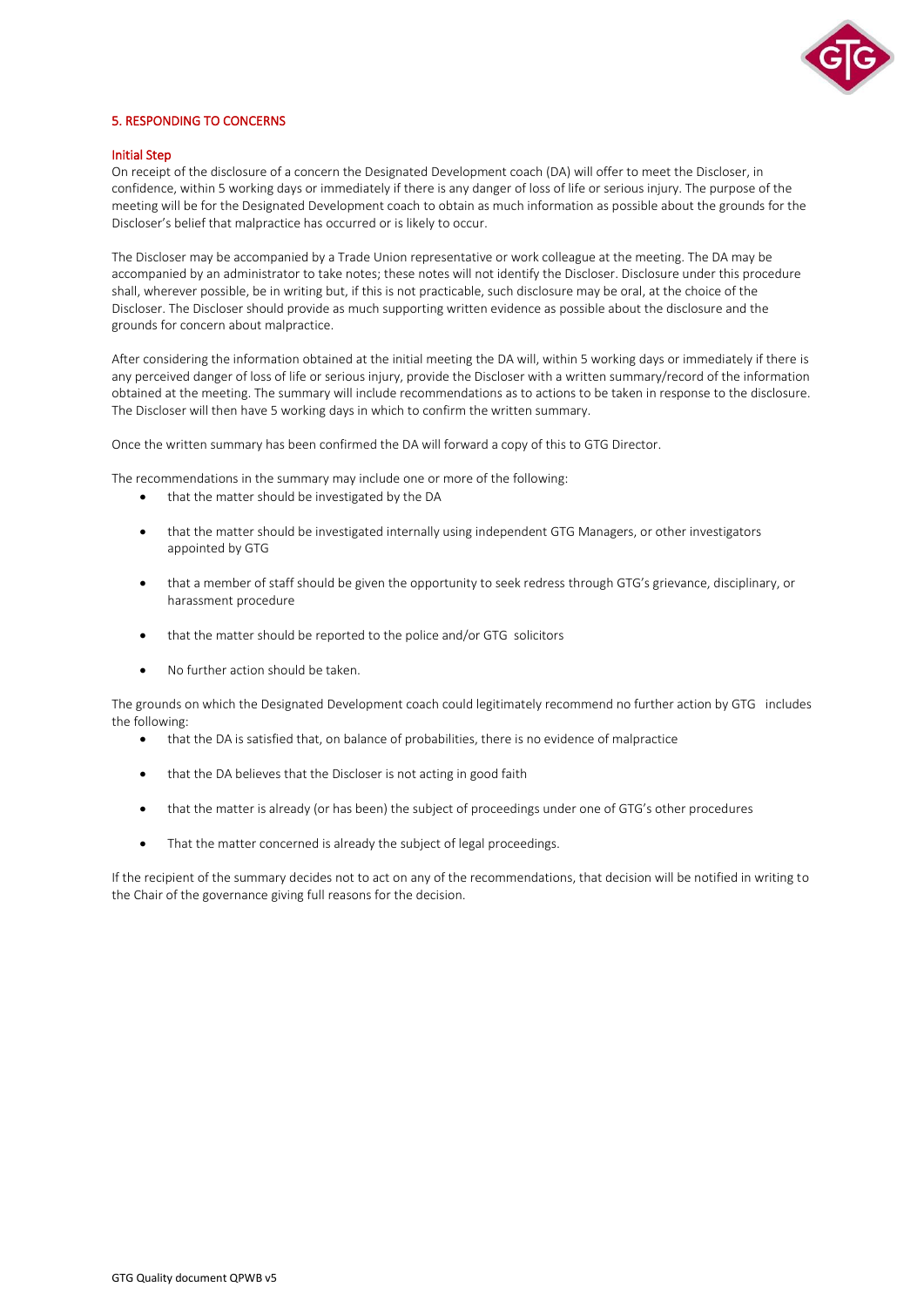

# Notification of Outcomes

- Once the GTG Director has decided what further action (if any) should be taken, the DA will inform the Discloser in writing of the decision.
- If no further action is proposed, the DA will give reasons for this.
- If the outcome is the activation of the Disciplinary or Grievance procedures, then the confidentiality required under these procedures will be observed, which may mean that the Discloser is not informed of the specific outcome of those procedures. The DA will inform the Discloser that appropriate action has been taken without describing the detail.
- If the outcome is the activation of an investigation this should normally be completed within 20 working days of confirmation of the written record of the disclosure. As soon as it is available, a copy of the report of the investigation will be given to the discloser, and the person/persons against whom the concern is directed
- Once the investigation report has been received, the following steps may be taken depending on the conclusions reached by the development coach and which particular members of staff or governors are the subject of concern:
	- A. When the concern is explained to the satisfaction of the development coach, the discloser, and when the last two individuals are not in any way the subject of the concern, the investigation will be closed and the report retained on file.
	- B. When the concern relates to a senior post holder and has been explained to the satisfaction of the development coach, but not the discloser, the matter will be drawn to the attention of the GTG Director. In such circumstances the GTG Director will interview the discloser/development coach in order to determine whether further investigation is needed. In the event of the decision being made not to investigate further.
	- C. Where the concern has been explained to the satisfaction of the development coach but not the discloser and where the concern relates to the individuals other than governors and senior post holders, the matter will be drawn to the attention of the GTG Director who will decide whether further action is needed. The discloser will be informed.
	- D. Where the development coach concludes that there is substance to the concerns expressed by the discloser, the matter will be referred to the GTG Director who will determine the form and scope of the full investigation. A full investigation may be undertaken by:
		- the police
		- Internal Audit
		- **External Auditors**
		- others as appropriate

The Development coach will be kept informed as appropriate at all stages in the matter.

# Appeal

Disclosers who remain dissatisfied with the outcome will be informed of their right to take up the matter with the relevant external bodies.